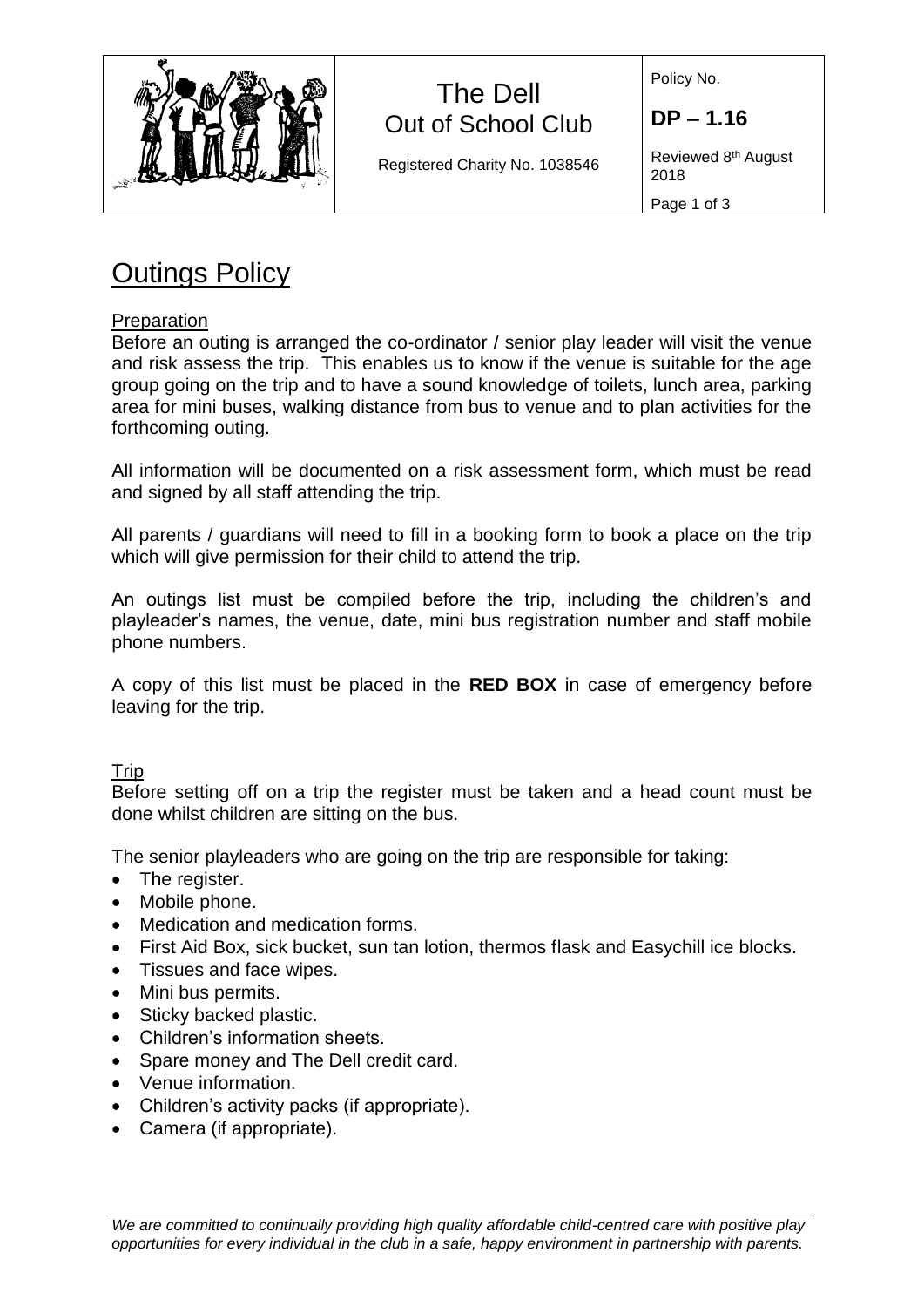| Æ.,<br>E | The Dell<br>Out of School Club | Policy No.<br>$DP - 1.16$                  |
|----------|--------------------------------|--------------------------------------------|
|          | Registered Charity No. 1038546 | Reviewed 8th August<br>2018<br>Page 2 of 3 |

All parents and staff will be informed of a time when the children will return. If there is any change the staff on the trip must contact The Dell to inform them of their estimated time of arrival back at The Dell.

A poster will be displayed on The Dell information board for parents advising them of what children will need to take on the trip including lunch, clothing, etc.

### Keeping Children Safe on Outings

- The ratio on trips is 1 playleader to 6 children (unless risk assessment states otherwise).
- All staff must wear their blue t-shirts and name badges.
- All children must wear the yellow Dell hats if instructed to by the staff.
- Children will be given a safety and information talk before going on the trip.
- Always have one playleader at the front, middle and back of the group when walking outside.
- In the summer all children must have suntan lotion on.
- Children should walk in pairs and in a line whilst walking to and from the mini buses.
- Staff must accompany children to public toilets at all times.
- Staff should not let any children out of their sight.
- All children and staff must wash their hands before lunch and after touching animals.
- Children will be advised regularly on what is going on during the day to keep them informed.
- All children and staff must wear seatbelts. The staff must check the children's seat belts before setting off.
- Staff must inform the children not to take their seatbelts off until they are told to do so.
- Before the journey the driver on each bus must talk to the children about their expected behaviour whilst on the bus journey.
- Younger children and children who may be unwell during the bus journey should sit on the row of seats directly behind the drivers seat.

## Lost Child

If a child is lost whilst on an outing follow the same procedure as in The Dell Lost Child Policy (policy no. DP-014) and adapt it to the surroundings.